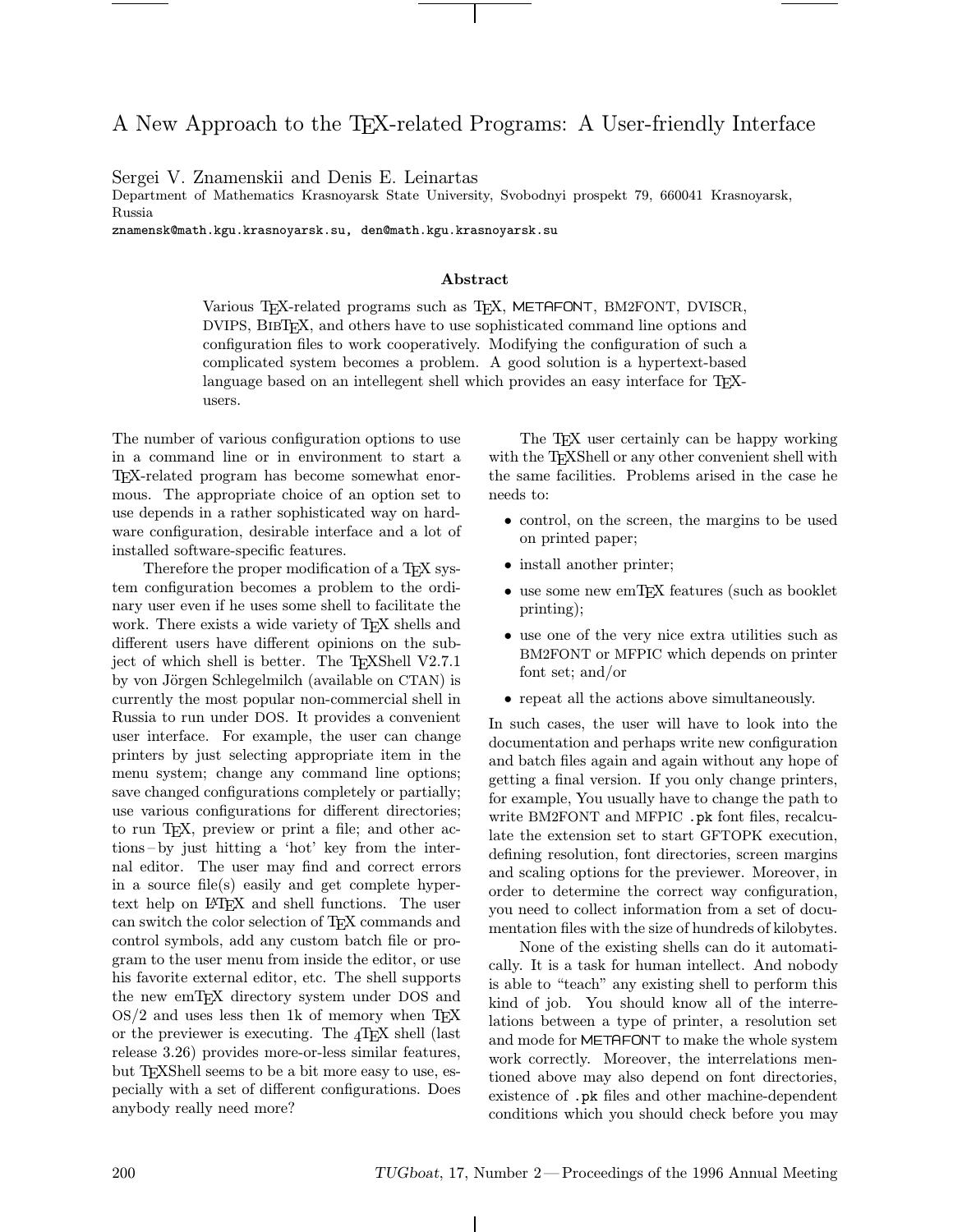achieve success. The new version of the same program usually handles the environment and the command line options in different way. It is really difficult.

The experimental T<sub>FX</sub> shell was designed as emTEX-based, with the support of RFBR to make the following extremely easy:

- the use of any T<sub>E</sub>X-METAFONT interface-based packages such as MFPIC;
- the use of other packages such as BM2FONT;
- the change of printer driver or changing to another svga mode;
- the ability to see the same margins on screen as those on the printed page;
- different configurations for different kinds of jobs (different journals for example);
- writing all temporary files (.log, .dvi, etc.) to a special directory; and
- the support of all features of the current emTFX distribution.

The test version of the shell was created based on the TX sources by Ricard Torres (torres@upf.es) and which are available on CTAN (a very simple and effective shell for work with T<sub>EX</sub> under DOS) and successfully tested in the Krasnoyarsk State University, several institutions at Krasnoyarsk and in the Information and Publication Centre of Steklov Mathematical Institute (Moscow). After we replace the temporary Russian fonts with the standard set and probably some other changes as proposed by the project, the shell will be freely available from the RFBR Russian TEX server ftp.tex.math.ru via anonymous ftp as an add-on package to the current emTEX distribution.

Though it is not the purpose of this paper to describe our shell completely, we need to give some information on it. It contains an extremely small menu, which saves screen space allowing the user to see a maximum of the program finished before output. The menu size depends on the number of files to work with and the number of currently available commands. One available command is Set (hit the "S" key) to call a set configuration menu in which you can select (change) a printer resolution, svga mode, portrait or landscape mode, output directions, or printer behavior (for two-side printing, etc.). The format is normally selected automatically, but you can change it if Hit the <E> key (Edit) to call the default editor; hit <T> to TEX a file; hit <V> to preview the file; and so on. Usually the shell gives a prompt for the next command, and you can just press <SPACE> to approve the command. If you work with L<sup>AT</sup>FX files, the default sequence for the first time to run will be <T> <T> <V> <E>. With MAKEINDEX the sequence will be <T>\_<M>\_<V>\_<V>\_<E> and with MFPIC <T>\_<F>\_<T>\_<V>\_<E> where <F> starts METAFONT in the appropriate mode, starts GF2PK and generates the correct output files. Unfortunately there is no on-line help available in our shell at this time.

As soon as we announced that we were about to place this shell into the base of a non-commercial "Russian TEX" distribution, the biggest disagreement became what set of packages was to be supported. Almost everybody wanted to restrict the number or packages to use as much as possible, but insisted upon the inclusion of the packages he know best. How to resolve this discussion? The only way we can see is to make a T<sub>EX</sub> shell to use a widely variable set of packages which are easy to install and use– "unpack an play". The TDS (T<sub>E</sub>X directory structure) standard gives us a chance to make the packages extremely independent upon operating systems. The more we try to configure the shell for a new package, which is complex yet still easy-to-use, the more time we spend checking and correcting all of the places in the configuration files which affect the package behavior.

Thus we need a new approach to the shell and user interface. It should be a shell with some features of the human mind, or an "intelligent" shell.

What does that mean? Are we to develop a system of artificial intellect only to start TEX-related programs? Of course not! But we want our shell to be able to check logical conditions and change the behavior according to the current situation. This may be useful not only in the configuration but in the interface too. It isn't necessary to have a menu item "Print" if there is no .dvi file, as well as there is no need to run METAFONT if an .mf file does not exist. It would also be better if the shell would lead us through the menus, choosing the next reasonable item; i.e., after running TEX, the next action is previewing and after that it is another edition in the most cases. The user can agree with the shell by pressing <ENTER> or choosing something else if he wants. We believe such advantages makes work a bit more convenient.

In addition to this, we consider a fully detailed, context-dependent HELP as a very important part of the shell. Being concerned with TEX for about three years we have come to the conclusion that users sometimes want to have a more detailed explanation of every menu item than the existing shells support.

How can we improve this service? Nowadays hypertext structures are very much appreciated in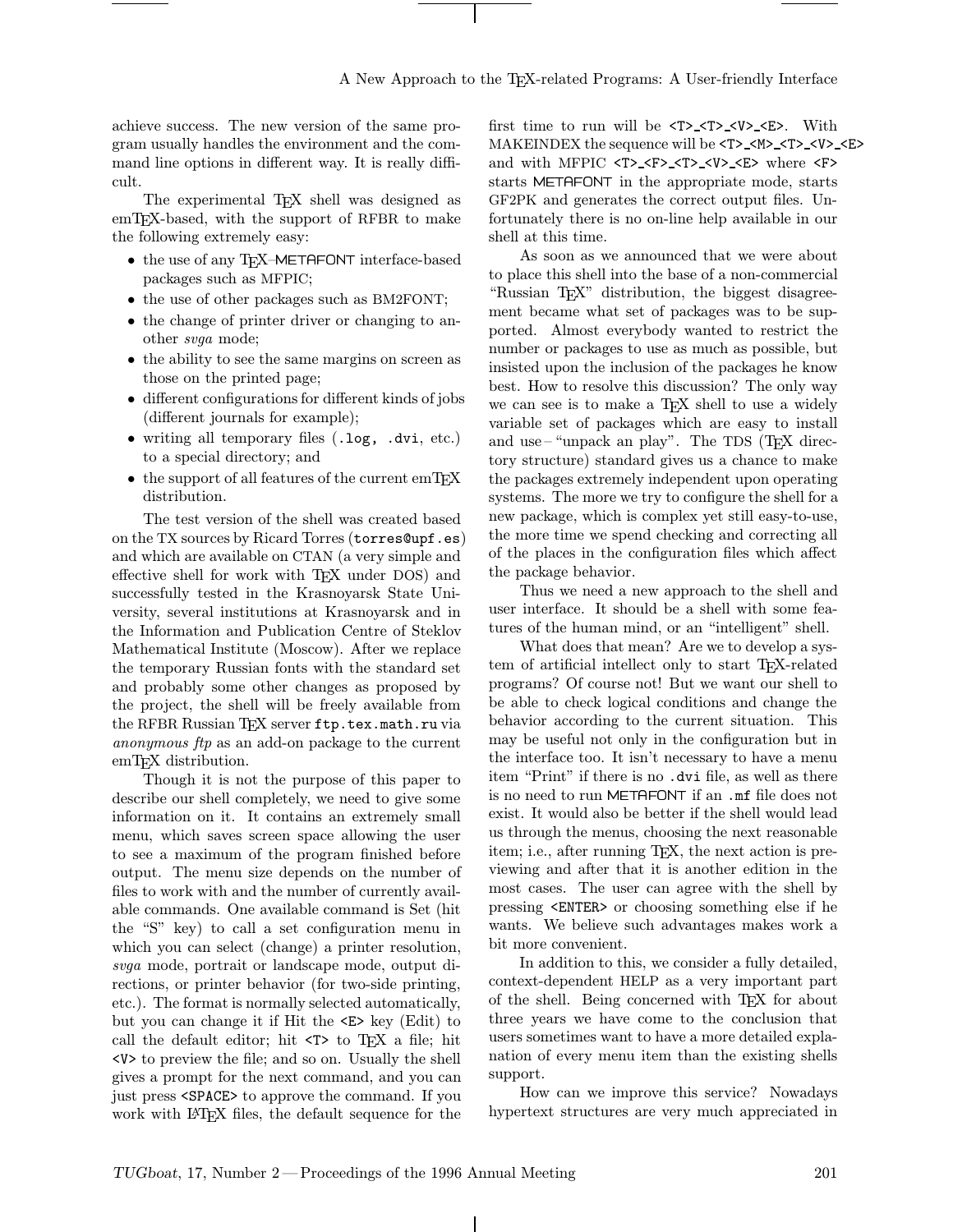user guides on computer systems. Many shells provide reference information organized as hypertext. TEXShell has only the HELP mentioned above. But this is not context-dependent, so sometimes it is quite difficult to find the information you want. Besides, this is a separate part of the shell and the user would need to interrupt work to study what he needed to do next.

So we can say that the help is laid down into the base of the future shell described here. This is a hypertext-based shell. Each hypertext page contains all reference information about marked words. Every such word means an action. It may be running a program or changing its configuration as a new hypertext page which allows one to take the next step. To avoid this information, you are able to enter an "expert" mode and see nothing except for hypertext references. This seems to be quite easy to use such shell.

The other task this shell will have to solve is installation of any additional package which needs to be integrated into the current conglomeration of programs. There are many such packages for TEX now and there'll be many more in future. Each of them presupposes its own way of installation and configuration. Thus, any package which can use the common directory structure may be installed just by unpacking the appropriate archive containing a configuration file for our shell. This file should include all information about behavior of this package and have some machinery for configuring the package. The shell definitely cannot know all packages' names. That is why the configuration files should have a special extension, say TXC (for T<sub>EX</sub> Config).

Now we want to consider the system of configuration files for our shell in more detail. Besides the packages' configuration files mentioned above, the system must comprise the main read-only file.

It should be emphasized here that this file is the shell itself. We mean that the shell is only a program written for an interpreter of a new language which allows creation of hypertext with the functions of a shell.

The next standard file is a file which contains information about the current state of a shell. This includes some variables and technical data. The other file is user-defined, where one can put the name of the work directory, necessary format, type of printer and so on. One more file of the same type is the job configurations file. Here are the common options for a group of users which do similar work. Another important file describes various devices used by printers and some programs. And last, but not least, the station-independent file where common commands

for all supported platforms options are collected. Having these files, one can be comfortable working on any station where this shell is installed. You can prepare your text on one station, compose it on the server, view on another station and print somewhere else.

We are not yet ready to describe the programming language which allows creation of such shells; we can just say that it was developed for purposes like this and we are still working on it. We only show one example of a very simple configuration file. It isn't a complete shell;however, it gives a glimpse of the new language under creation: As you can see from this example, this language is quite similar to T<sub>EX</sub> but digits and other special T<sub>EX</sub> signs are referred to as strings. One-line remarks preceded by % are allowed. The command \newpage defines the highlighted words in hypertext, followed by page and the hot-key which one can press as well as the 'Enter' key to achieve the next page. Language's devices provides various detail levels of reference information which one may use in the shell. It may be whole pages for a novice or simply highlightings for an expert.  $\det$  looks like T<sub>EX</sub>'s and is very easy to understand. It defines new hypertext pages as are used in \newpage. There are some logical primitives for \if in addition to \exists. They give one an opportunity to compare dimensions like textttpt, in, cm and so on as well as numerals and strings. Standard environment variables defined above are available as \$name\$. For example \$mfmode\$ means canonbj if you use Cannon Bubble Jet printer in your system. The command \addnewpack finds the configuration file of new package and reads it contents. This file should include everything about the package itself and all interrelations with other packages too.

The package configuration file can contain special commands describing what must be done before execution of the main commands of some other package(s) and *after* it. This looks like a possibility to avoid user problems of installation. Only unpacking will be required, even for a rather complicated package such as MFPIC.

We did not have the intention to describe a completed thing. The aim of this paper was to discuss a new approach to this problem. In a year we plan to put the first version of a new shell with a sources on a Russian TEX server to be freely available at least for non-commercial usage by anonymous ftp.